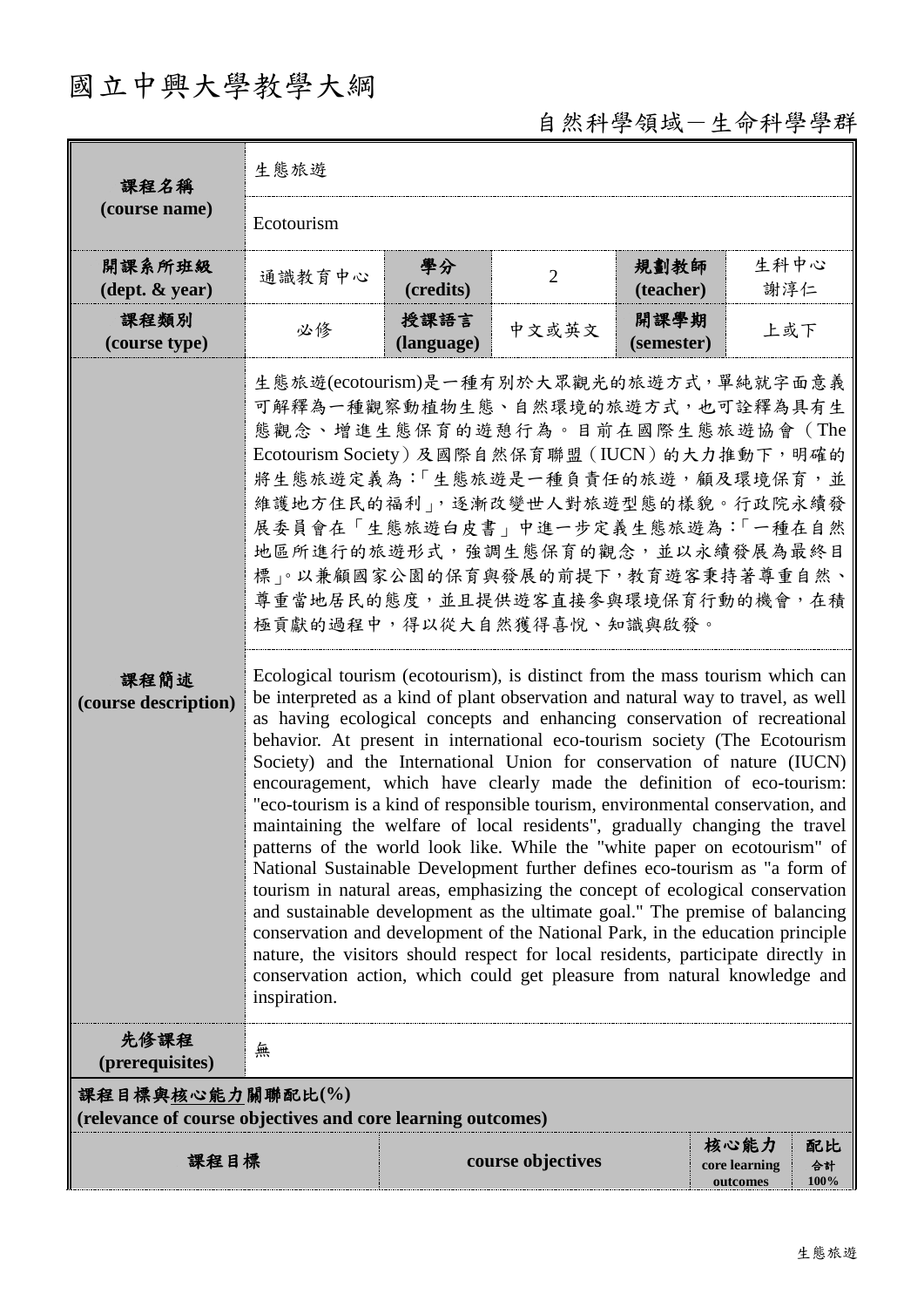| 本課程結合理論與實務, 介紹台灣各<br>種生態系(例如:海洋生態系、溪流<br>生態系、森林生態系),以實例解釋<br>這些生態系的功能與重要性,並介紹<br>生物多樣性是如何的豐富。了解生物<br>生長所需的條件,生存的環境以及生<br>物與環境的關係;人類活動和生物圈<br>的關係,與人類在生態系統中的位<br>置,以及人類與自然界的平衡等等。 | The course combines theory and<br>practice, introducing a variety of<br>ecosystems in Taiwan, for example,<br>marine ecosystems, stream ecosystems<br>and forest ecosystems), which will be<br>explained by examples with the<br>function and importance of<br>ecosystems, and introduce how<br>biodiversity is rich. Understanding the<br>conditions for growth and living<br>environment, as well as the<br>relationship between organisms and<br>environment; the relationship between<br>human activities and the biosphere and<br>humanity's location in the ecosystem,<br>as well as the balance between human<br>beings and nature, etc. |  | 人文素養<br>科學素養<br>溝通能力<br>創新能力<br>國際視野<br>社會關懷 | 25%<br>50%<br>0%<br>0%<br>0%<br>25% |  |  |  |
|----------------------------------------------------------------------------------------------------------------------------------------------------------------------------------|-------------------------------------------------------------------------------------------------------------------------------------------------------------------------------------------------------------------------------------------------------------------------------------------------------------------------------------------------------------------------------------------------------------------------------------------------------------------------------------------------------------------------------------------------------------------------------------------------------------------------------------------------|--|----------------------------------------------|-------------------------------------|--|--|--|
| 課程目標之教學方法與評量方法<br>(teaching and assessment methods for course objectives)                                                                                                        |                                                                                                                                                                                                                                                                                                                                                                                                                                                                                                                                                                                                                                                 |  |                                              |                                     |  |  |  |
| 教學方法 (teaching methods)                                                                                                                                                          | 學習評量方式 (evaluation)                                                                                                                                                                                                                                                                                                                                                                                                                                                                                                                                                                                                                             |  |                                              |                                     |  |  |  |
| 本課程介紹生態系同時結合旅遊發展之概論與<br>實務分享,課堂(佔60%)以上課、演講、教學媒<br>體播放、課堂討論及課堂外生態旅遊報告(40%)<br>等方式混合實施。                                                                                           | (1)個人出席、發言 15%<br>(2)課堂筆記 20%<br>(3)期中分組討論報告 20%<br>(4) 户外教學個人報告 20%                                                                                                                                                                                                                                                                                                                                                                                                                                                                                                                                                                            |  |                                              |                                     |  |  |  |

(5)期末報告 25%

### 授課內容(單元名稱與內容、習作 **/** 考試進度、備註) **(course content and homework / tests schedule)**

| 第1週:課綱說明、評量說明、上課要求、作業與期中、期末報告 |  |
|-------------------------------|--|
| 第2週:生態旅遊概論                    |  |
| 第3週:不開花植物                     |  |
| 第4週:開花植物                      |  |
| 第5週:無脊椎動物                     |  |
| 第6週:鳥類哺乳類                     |  |
| 第7週:兩棲爬蟲                      |  |
| 第8週:生態系                       |  |
| 第9週:國家公園                      |  |
| 第10週:期中考週                     |  |
| 第11週:生態攝影                     |  |
| 第12週:跟著季節去旅行                  |  |
| 第13週:果實種子自然手作                 |  |
| 第14週:中興大學校園生態                 |  |
| 第15週:科博館植物園                   |  |
| 第16週:惠蓀林場生態                   |  |
| 第17週:高美濕地                     |  |
| 第18週:生態旅遊報告與分享                |  |
|                               |  |